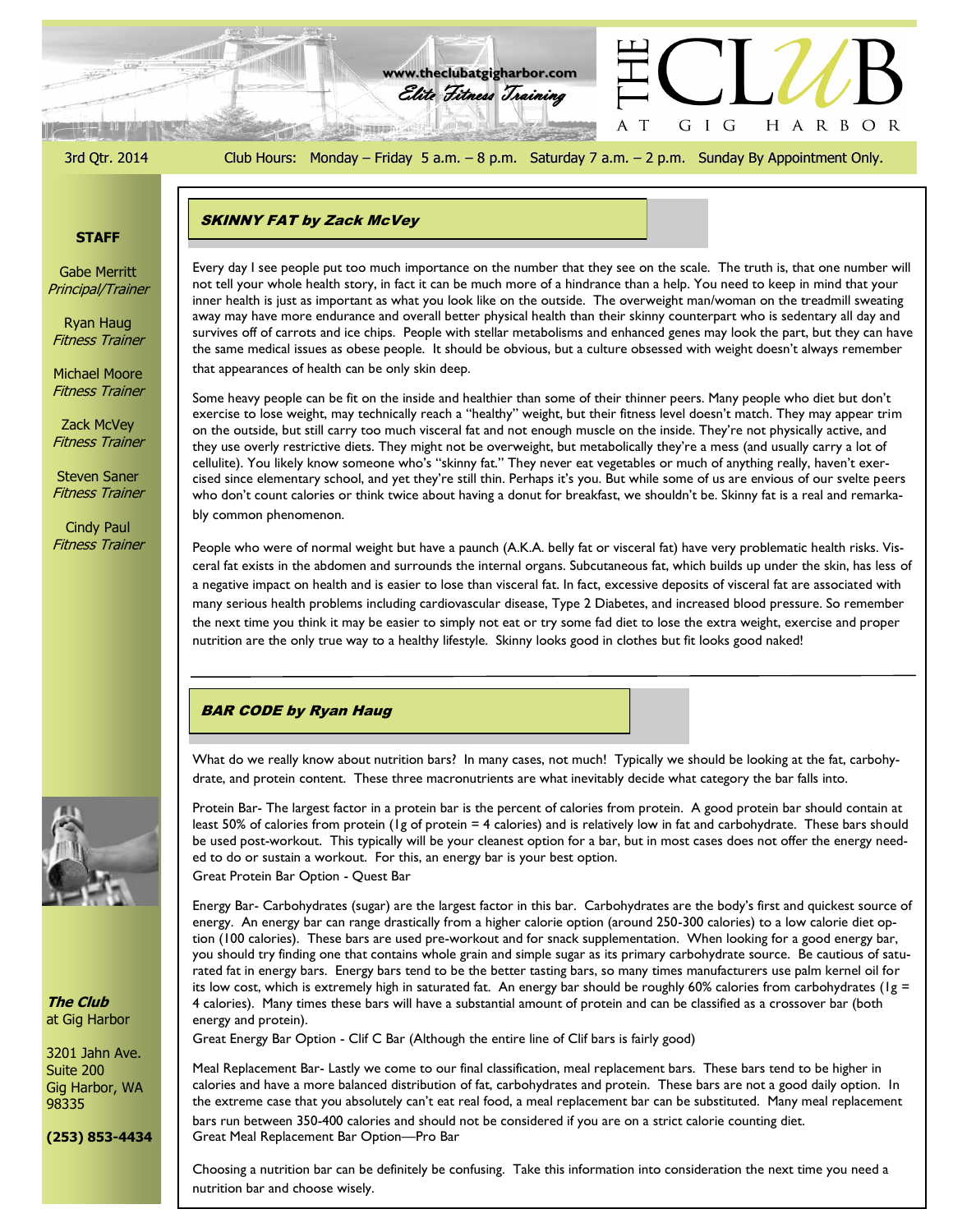#### BOOSTING YOUR METABOLISM by Cindy Paul

**Boosting metabolism is something we all strive for, but how fast our body burns calories depends on several factors. Lifestyle, genetics, gender, and age all affect our metabolism. Genes are why some people stay thin no matter what they eat, and why others struggle with weight loss. Typically men have faster metabolisms then women, even at rest. And for most of us, metabolism slows down after the age of 40. Obviously we can't control our genetics, gender or age, but there are several things we can do to improve or rev up our metabolisms, and summertime is a great time to begin.**

**Get outside! In order for our bodies to regulate our natural temperature, our metabolism speeds up in the warm weather to keep us cool. Taking your workout outside, playing tennis, riding a bike, gardening, or taking a walk are just a few suggestions over the long summer days. Aerobic exercise can rev up your metabolism in the hours after your activities.**

**Drink lots of water! Water is needed in our bodies to help process calories. Even slight dehydration slows down our metabolism. Drinking a glass of water before every meal and snack is a good idea, as well as in between meals. Also, eating fresh fruits and vegetables, which naturally contain water, helps.**

**Cool off by drinking a glass of iced tea, iced green tea, or iced coffee which can boost your metabolism over the summer months. Caffeine is a stimulant. It increases the amount of energy your body burns. That is why weight loss supplements often contain it.** 

**Get out and grill! Your body burns many more calories digesting protein than it does eating fat or carbohydrates. By replacing some carbs with lean, protein-rich foods can boost metabolism at mealtime. Grill foods such as white chicken and turkey breasts, lean beef, pork and fish.**

**Add spice! Although the affect is temporary, adding spice to your food as you cook or before you eat can rev up your metabolism. Try adding a tablespoon of chopped red or green chili peppers to your pasta salads or next barbeque.** 

**Continue to hit the gym! Strength training can help you improve your metabolic rate by increasing your muscle mass. Our bodies are constantly burning calories, whether at rest or at play. People with more muscle and less fat generally burn more calories even at rest.** 

#### SUN'S OUT SO GET OUT by Michael Moore

With the weather changing and the sun making it's appearance, who wants to do their cardio inside stuck on a piece of cardio equipment? During our summer months, we should look for ways to not only utilize our time at *The Club*, but to also incorporate some outdoor activities to help with our fitness goals. This doesn't include light yard work, painting, or riding a cart for a round of golf; these are called extracurricular activities that you should be able to perform even after a workout. There are limitless amounts of exercises that you can do outdoors by yourself or with the whole family; it just takes a little imagination to vary them every now and again.

One of the easiest methods for some people is to simply go for a run. No equipment necessary, all you need are proper running shoes, ipod (optional), and a destination. Start slow and steadily increase your speed if you can. Make good use of any hills or mounds to sprint uphill. Work on trying to pump your arms and take long strides. If you don't have the ability to run, do something as simple as going for a long walk or a hike. If you have kids, take them to the park and be a "kid" yourself. If you are a golfer, consider ditching the cart for a round and try walking the course. Simply walking the golf course can add up to 8 miles to your activity level (depending on the course).

If you want to change it up, then jump rope for a few minutes. Try listening to music to help pass the time. If you're with the family, make a game of it to see who can keep going without fumbling first, or who can skip the most in one or more minutes. If you feel like doing more toning exercises instead of just cardio, *The Club* offers a Bootcamp class every Saturday at 8am. If that times doesn't work for you try some of these exercises on your own; pull ups, squats/lunges, push-ups, dips, step ups, jumping jacks, squat jumps, lunge jumps, jump on/off a platform, and/or long jumps.

The bottom line is that you don't always have to be stuck inside on a nice day doing cardio. Get outside and enjoy some sunshine while burning those calories at the same time. If you have questions on other activities you can do outside, talk to your trainer about adding some outside activities to your weekly cardio assignments.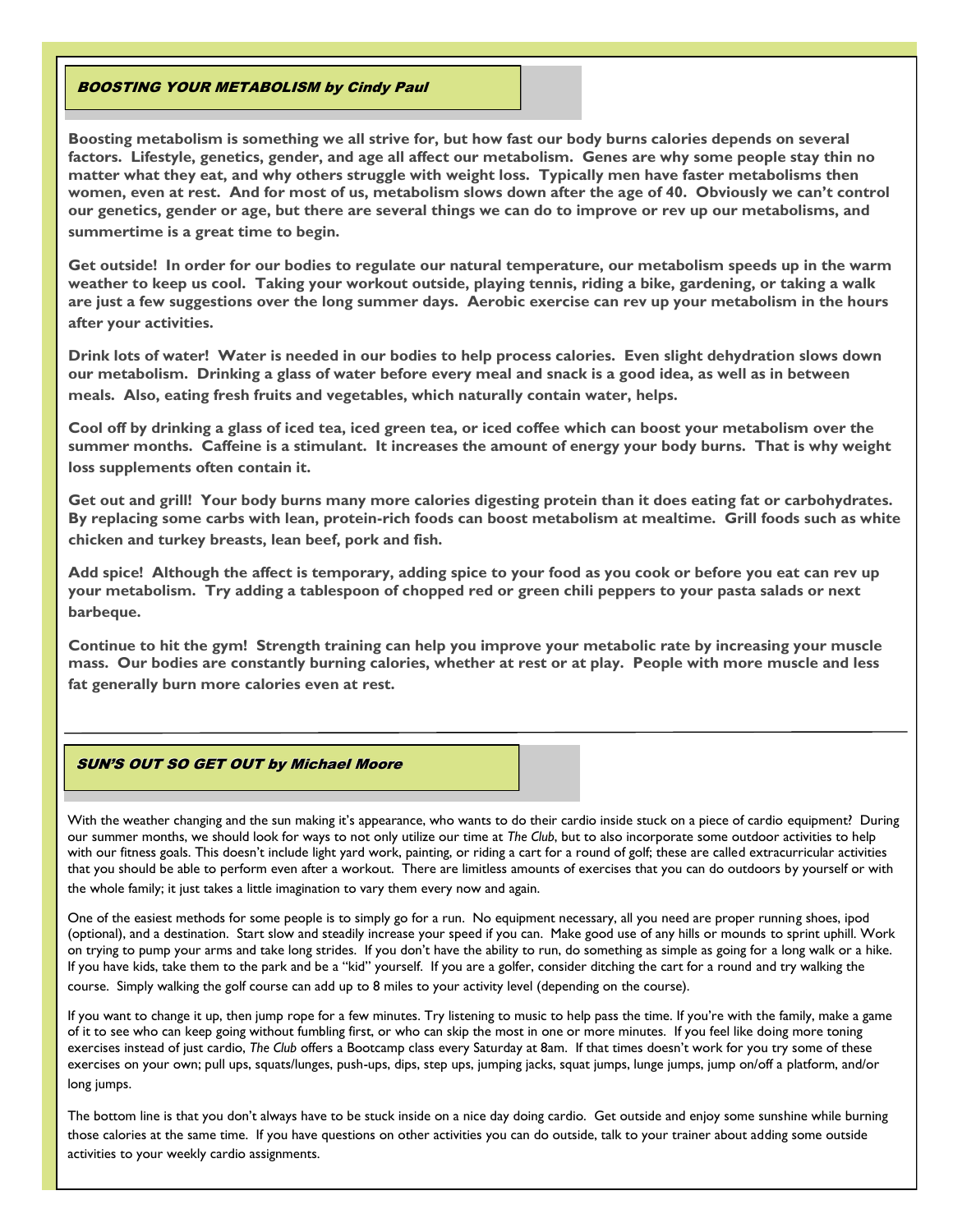### TYPES OF PROTEINS by Steven Saner

Most of us know that protein is a key nutritional component that helps promote muscle recovery and growth. Protein is found in many foods and can be found in supplements such as protein bars, powders, and pre-mixed drinks. With all the protein supplements on the market now, it can be difficult to know which one is right for you. When it comes to protein powder, the three main types you will find are whey, casein, and soy. Each type has unique qualities that make them preferable for different people or at different times of the day.

Whey protein is the most popular protein supplement being used at this time. One of the main reasons for its popularity is the fact that it is absorbed very quickly by our systems, which makes it useful for directly after a workout when our muscles need protein to help recover. Whey protein has been shown to promote lean muscle growth and fat loss, as well as support cardiovascular health and a healthy metabolism. It is also typically high quality protein that has a good taste and is fairly inexpensive when compared to other types of supplements. Whey protein is derived from milk, but still has a low lactose level. For those who are lactose intolerant or vegan, it may not be the best option when considering a protein supplement.

Casein protein is another popular protein supplement being used at this time. Like whey, casein is derived from milk. You may also see casein labeled "milk protein" since 80 percent of the protein in milk is casein (the other 20 percent is whey). One of the main differences between whey and casein is that casein is absorbed much slower by our systems. This makes casein protein a better option for between meals or before bed to help with all night muscle recovery. Casein is also similar to whey in that it may not be the best option for those who are lactose intolerant or vegan, since it is derived from milk.

Soy protein is different than whey and casein because it comes from a plant source (soy beans), rather than milk. This makes soy a good option for people who are lactose intolerant or vegan. Along with the typical benefits of protein, soy has been shown to improve our body's immune function as well as promote bone and heart health. Although soy protein may benefit our health in many ways there are a few reasons why some people avoid it. The two main reasons are the fact that soy beans are a very common genetically modified food along with the possibility of increased estrogen levels with excess consumption.

The next time you purchase or consume a protein supplement, make sure you keep this information in mind to help choose the right one. Although it is best to get the majority of our protein from whole foods like chicken, turkey, fish and dairy products, we sometimes need protein supplements to help reach our nutrient goals. Protein supplements can also be more convenient when we need to consume protein at a specific time, like right after a workout. As far as how much protein to consume each day, research shows that 0.5-1 gram of protein per pound of body weight is best.



# *The Club* Referral Program

\$200 Credit for each new member that you refer!

*Who do you know??*